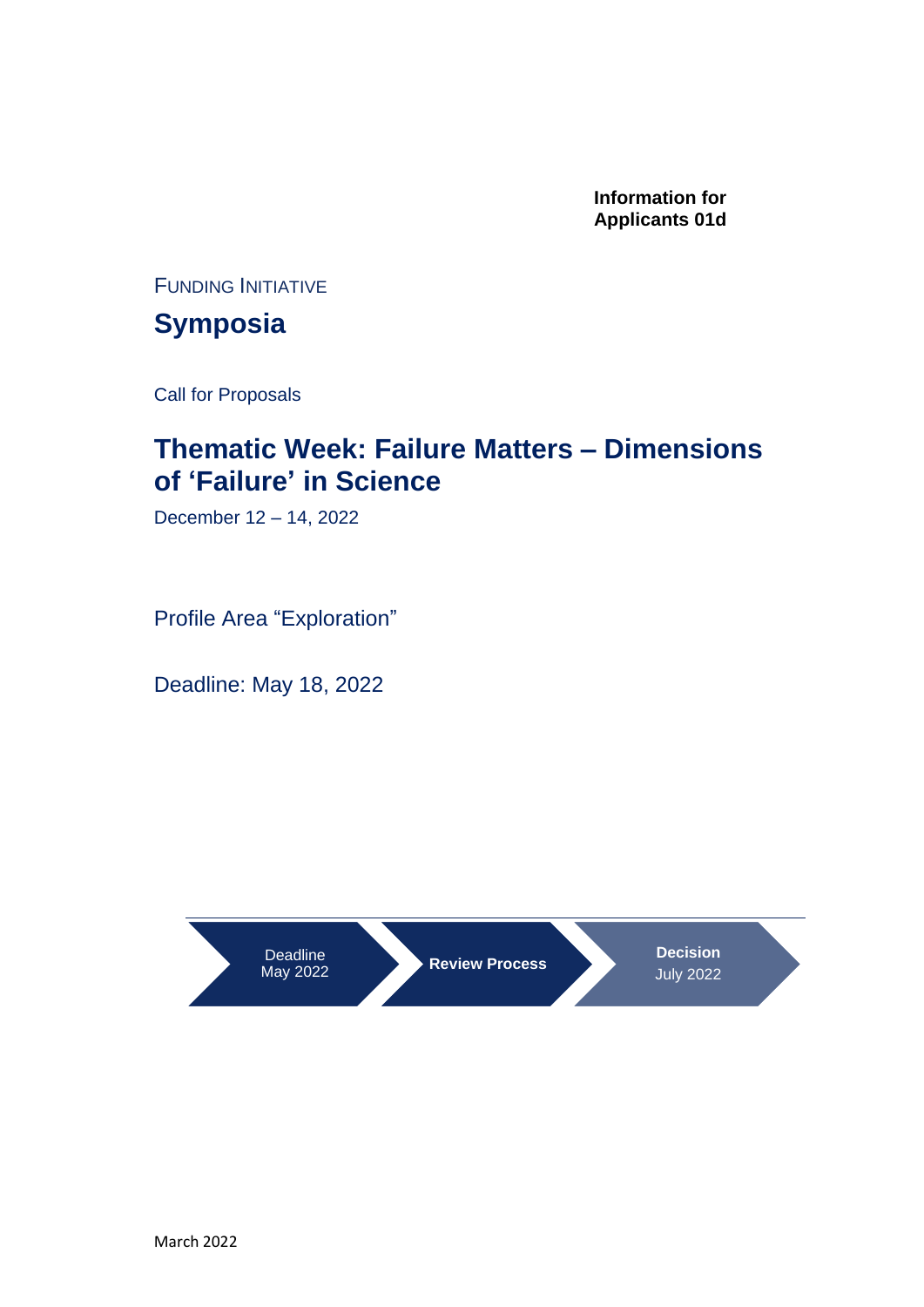

### OBJECTIVE

Has someone failed if an experiment does not produce the desired result? The Volkswagen Foundation's clear answer: no! Because without error, there would be no new knowledge. Without making mistakes, there would be no progress. However, creative failure has no lobby in the international science system. Being forced to meet short-term expectations, to acquire third-party funding and to produce a steady stream of papers, many researchers shy away from time-consuming experiments with uncertain outcomes. As a result, mainstream research is booming, the willingness to take risks is declining, and scientific progress is stagnating.

But what does "failure" actually mean in the various scientific disciplines? How much risk taking does the science system accept , how much failure can a still young career take , and how can new scope be opened up? What are the challenges of interdisciplinary research or cooperation with international partners? What role do funding bodies and science policy play? What do innovative funding formats of the future look like?

Against this background, the Volkswagen Foundation will host a thematic symposium week on the topic "Failure Matters – Dimensions of 'Failure' in Science" from December 12 to 14, 2022 at the conference center Herrenhausen Palace in Hanover. Applications shall refer to symposia that work out and discuss what it means to take risks and possibly fail, The focus of a symposium can be on the researcher as an individual or on a scientific discipline, but it can also take into account the challenges arising from interdisciplinary research or the cooperation with international partners.

The Foundation especially encourages an exchange that goes beyond a purely scientific perspective by also involving actors from other relevant fields such as politics, science funding or science management. Foundation representatives will follow the discussions closely and enter into dialogue with participants of various disciplines in order to generate possible guidelines for the Foundation's funding activities. There will therefore be several overarching slots for exchange and networking, to which the participants of all symposia are invited.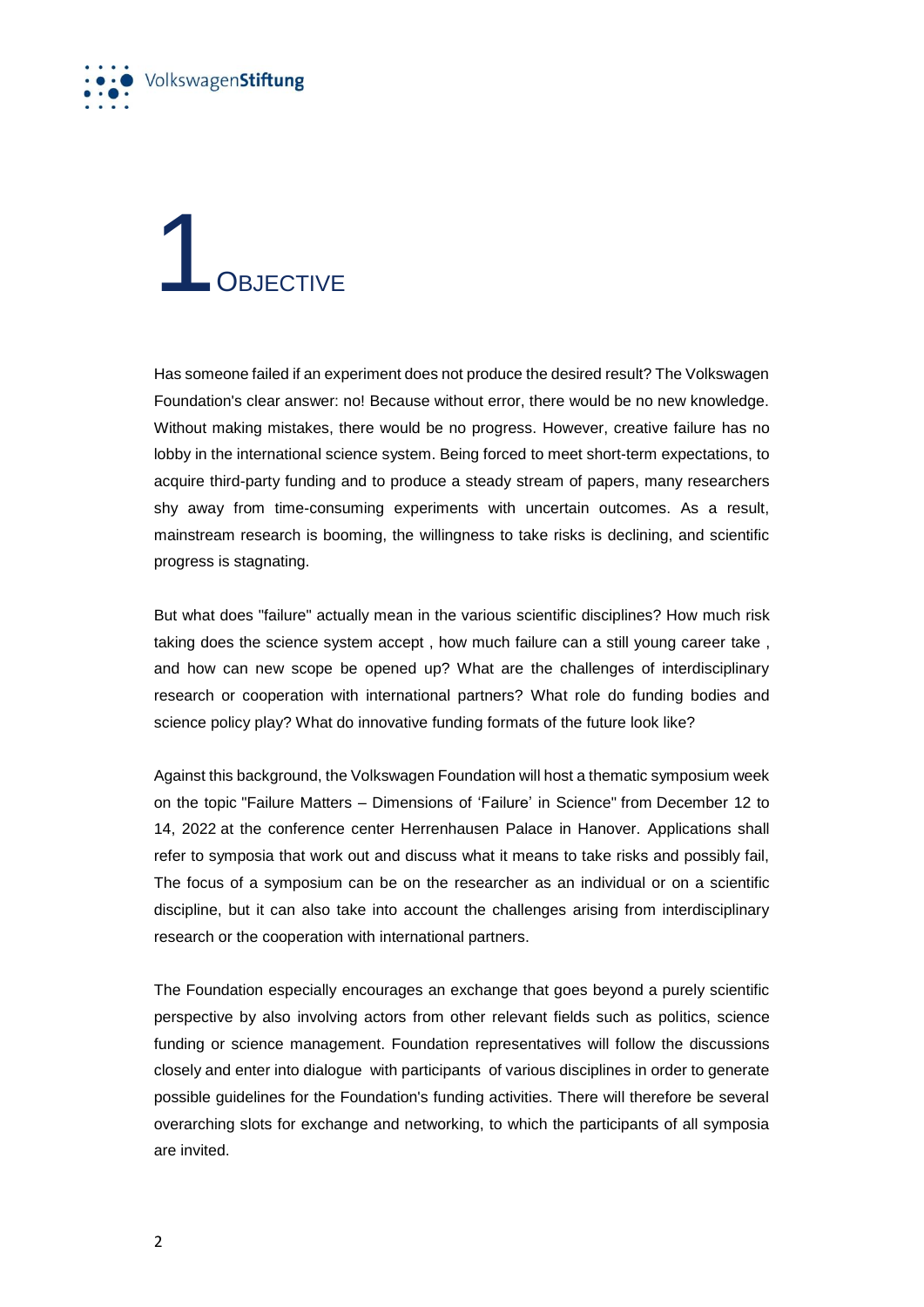

## **2**<br>APPLICATION PROCESS

The call for proposals for the Thematic Week "Failure Matters" is being held as part of the "Symposia" funding initiative of the Volkswagen Foundation. It is planned to fund a total of three to four symposia during one week from December 12 to 14, 2022.

Please refer to the specifications of the funding initiative "Symposia" for general conditions as well as information on the application and review procedures and use the templates provided for this initiative. Links to the corresponding documents can be found in section 3 as well as on the initiative's webpage.

In addition to the general requirements of the funding initiative "Symposia", applicants are requested to include into their program the following slots, which should serve the exchange and networking of the participants of all symposia with each other and with representatives of the Foundation:

- 12 December, 11:00 to 12:00 (joint welcome),
- 12 December, from 18:00 (organized by the Volkswagen Foundation),
- 13 December, from 16:00 (organized by the Volkswagen Foundation),
- 14 December, 14:00 to 15:00 (joint closing)